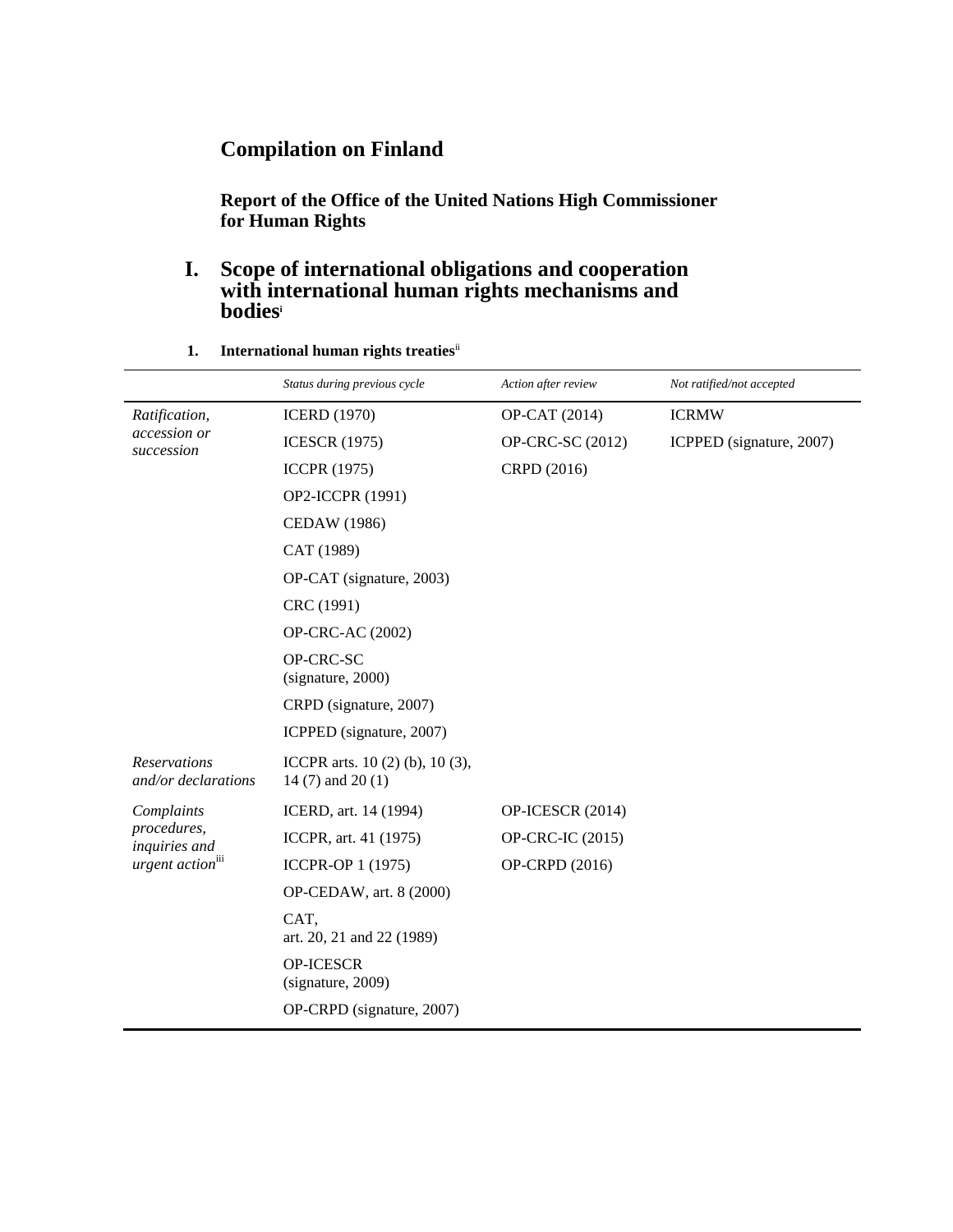# **II. Cooperation with human rights mechanisms**

# **A. Cooperation with treaty bodies**

| Treaty body                                                           | Concluding<br>observations<br>included in<br>previous<br>review | Latest<br>report<br>submitted<br>since<br>previous<br>review | Latest concluding<br>observations | Reporting status                                                                               |
|-----------------------------------------------------------------------|-----------------------------------------------------------------|--------------------------------------------------------------|-----------------------------------|------------------------------------------------------------------------------------------------|
| Committee on the<br><b>Elimination of Racial</b><br>Discrimination    | March<br>2009                                                   | 2015                                                         | August 2012                       | Twenty-third report pending<br>consideration                                                   |
| Committee on<br>Economic, Social and<br><b>Cultural Rights</b>        |                                                                 | 2011                                                         | November 2014                     | Seventh report due in 2019                                                                     |
| Human Rights<br>Committee                                             |                                                                 | 2011                                                         | August 2013                       | Seventh report due in 2019                                                                     |
| Committee on the<br>Elimination of<br>Discrimination against<br>Women | <b>July 2008</b>                                                | 2012                                                         | February 2014                     | Eighth report due in 2018                                                                      |
| Committee against<br>Torture                                          | June 2011                                                       | 2015                                                         | November 2016                     | Eighth report due in 2020                                                                      |
| Committee on the Rights<br>of the Child                               | June 2011                                                       |                                                              |                                   | Combined fifth to sixth reports due<br>2017; Initial report to OP-CRC-SC<br>overdue since 2014 |
| Committee on the Rights<br>of Persons with<br><b>Disabilities</b>     |                                                                 |                                                              |                                   | Initial report due in 2017                                                                     |

### **1. Reporting status**

#### **2. Responses to specific follow-up requests by treaty bodies**

| <b>Concluding observations</b>                              |        |                                                                                                                                                                                  |                                                                     |
|-------------------------------------------------------------|--------|----------------------------------------------------------------------------------------------------------------------------------------------------------------------------------|---------------------------------------------------------------------|
| Treaty body                                                 | Due in | Subject matterc                                                                                                                                                                  | Submitted in                                                        |
| Committee on the<br>Elimination<br>Racial<br>Discrimination | 2013   | Definition of Sàmi people adopted by the<br>Supreme Administrative Court; land rights of the<br>Sámi people; situation of immigrants, including<br>asylum seekers. <sup>iv</sup> | $2013^{\nu}$ ; additional<br>information requested <sup>vi</sup>    |
| Human Rights<br>Committee                                   | 2014   | Conditions of detention in the Metsälä detention<br>centre; persons arrested on criminal charges;<br>rights of the Sami people. <sup>vii</sup>                                   | $2014$ <sup>viii</sup> ; $2015$ <sup>ix</sup> ; $2016$ <sup>x</sup> |
| Committee on the<br>Elimination of<br>Discrimination        | 2016   | Violence against women. <sup>xi</sup>                                                                                                                                            | $2016xii$ ; additional<br>information requested <sup>xiii</sup>     |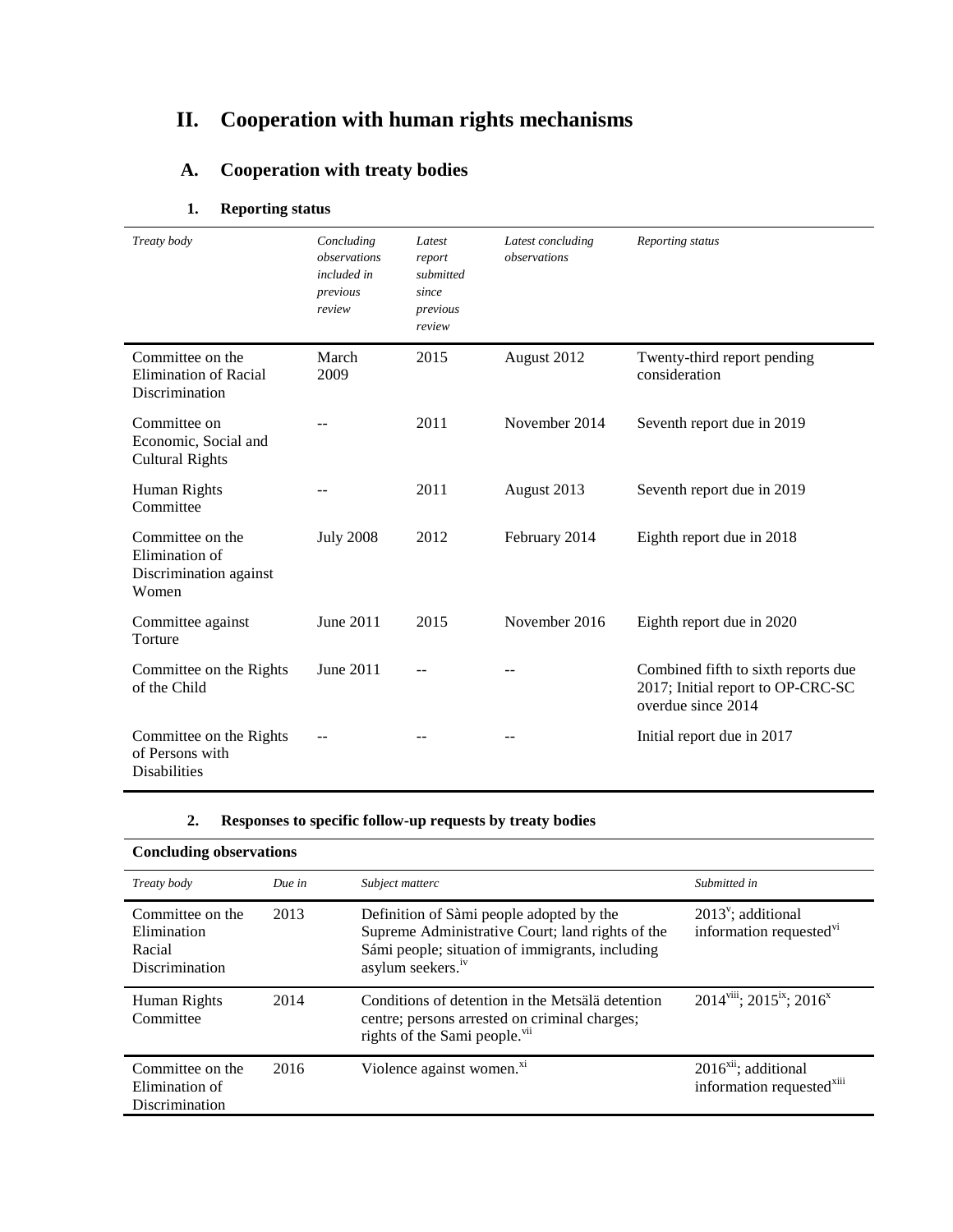| <b>Concluding observations</b>      |        |                                                                                                                                                                                                                                                                       |              |
|-------------------------------------|--------|-----------------------------------------------------------------------------------------------------------------------------------------------------------------------------------------------------------------------------------------------------------------------|--------------|
| Treaty body                         | Due in | Subject matterc                                                                                                                                                                                                                                                       | Submitted in |
| against Women                       |        |                                                                                                                                                                                                                                                                       |              |
| Committee<br><b>Against Torture</b> | 2017   | National Preventive Mechanism; Transfer of<br>responsibility for remand prisoners held at police<br>facilities to the administrative branch of the<br>Ministry of Justice; Separation of juvenile<br>detainees from adults in all places of detention. <sup>xiv</sup> |              |

### **B. Cooperation with special procedures**

|                                                          | Status during previous cycle                                                                            | Current status          |
|----------------------------------------------------------|---------------------------------------------------------------------------------------------------------|-------------------------|
| Standing invitation                                      | Yes                                                                                                     | Yes                     |
| Visits undertaken                                        | Indigenous People                                                                                       |                         |
| Visits agreed to in principle                            |                                                                                                         |                         |
| <i>Visits requested</i>                                  |                                                                                                         | Sustainable Development |
| Responses to letters of<br>allegation and urgent appeals | During the period under review two communications were sent. The<br>Government replied to both of them. |                         |

#### **3. Status of national human rights institutionsxv**

 $\overline{a}$ 

| National human rights institution              | Status during previous cycle | Status during present cycle <sup>1</sup> |
|------------------------------------------------|------------------------------|------------------------------------------|
| National Human Rights Institution<br>(Finland) |                              |                                          |

<sup>i</sup> Unless indicated otherwise, the status of ratification of instruments listed in the table may be found on the official website of the United Nations Treaty Collection database, Office of Legal Affairs of the United Nations Secretariat, [http://treaties.un.org/.](http://treaties.un.org/) Please also refer to the United Nations compilation on Bahrain from the previous cycle (A/HRC/WG.6/13/FIN/2)

 $\frac{1}{2}$  The following abbreviations have been used in the present document:

| <b>ICERD</b>      | International Convention on the Elimination of All Forms of   |  |
|-------------------|---------------------------------------------------------------|--|
|                   | Racial Discrimination                                         |  |
| <b>ICESCR</b>     | International Covenant on Economic, Social and Cultural       |  |
|                   | Rights                                                        |  |
| <b>OP-ICESCR</b>  | <b>Optional Protocol to ICESCR</b>                            |  |
| <b>ICCPR</b>      | International Covenant on Civil and Political Rights          |  |
| <b>ICCPR-OP 1</b> | <b>Optional Protocol to ICCPR</b>                             |  |
| <b>ICCPR-OP2</b>  | Second Optional Protocol to ICCPR, aiming at the abolition of |  |
|                   | the death penalty                                             |  |
| CEDAW             | Convention on the Elimination of All Forms of Discrimination  |  |
|                   | against Women                                                 |  |
| <b>OP-CEDAW</b>   | <b>Optional Protocol to CEDAW</b>                             |  |
| CAT <sup>.</sup>  | Convention against Torture and Other Cruel, Inhuman or        |  |
|                   | Degrading Treatment or Punishment                             |  |
| OP-CAT            | Optional Protocol to CAT                                      |  |
| CRC               | Convention on the Rights of the Child                         |  |
|                   |                                                               |  |